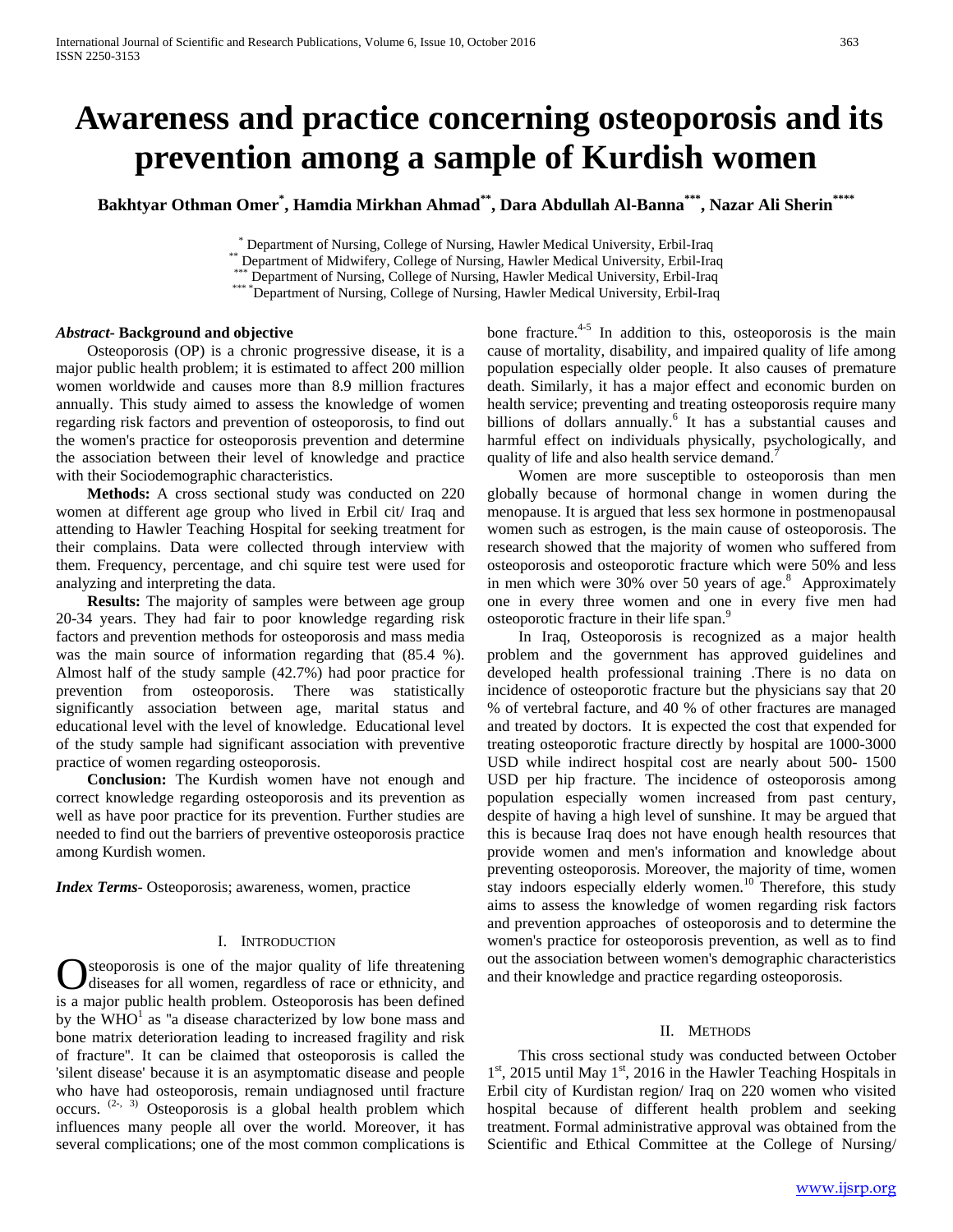Hawler Medical University. Data were collected via face to face interview with women. A questionnaire was designated for the purpose of the study which included the following questions: demographic characteristic of the sample study, women's knowledge and preventive practice about osteoporosis. A convenient sampling was used to select the study sample and the sample selection was according to these inclusion criteria such as adult women who were aged 18 years and above and women who accepted to participate in the study. Verbal consent was taken and the objectives of the study were explained. Researchers were explained that participation in the study was completely voluntary and that the decision to participate or not participate in the study would not have any effect on their job. The answers and information raised from the study were confidentially kept and used only for the purpose of this study. It was provided full opportunity for participant to ask any questions regarding the research questions. Participants had right to withdraw from study without given any reason. Data were entered into the statistical Package for Social Science (SPSS, version 18).frequency, percentage, and chi-square test was used for analyzing and interpreting the data. A P value of  $\langle 0.05 \rangle$  was considered as statistically significant.

## III. RESULTS

 Out of 220 participants, 54.1% of participants were aged between 20-34 years, and 61.8 % were married, 32.3 % had a baccalaureate degree, and 54.1% were living outside the Erbil city, in rular area. The majority of the study sample had no knowledge regarding following risk factors of osteoporosis: low body weight (85.9%), corticosteroid therapy (79.5%), drinking alcohol (79.1%), smoking (78.2%), hormonal changes and menopause (76.4%), family history (73.2%). More than half of the study sample had no knowledge regarding other risk factors. The highest percentages of women mentioned that calcium and vitamin D (58.6%), regular exercise (51.8%), fruit and vegetable (40.5%) and sun exposure (48.6%) were the main factor for preventing osteoporosis. However, the highest percentages of women reported that avoiding smoking (78.2%) and avoiding drinking alcohol (80.9%) were not the factor that preventing osteoporosis. Media (51.8%) was the most popular source for getting information about osteoporosis. The lowest percentages (11.8 %) of women took information from friends (Table 1). The highest percentage of the study's sample did not do exercise (62.3%), taking calcium and vitamin D (64.5%), drinking milk (47.7%), and exposure to sun (47.3%) for prevention of osteoporosis (Table 2).

 The overall knowledge of women about risk factors of osteoporosis was as following good (14.5%), fair (52.7%) and poor (32.7%). Only 10% of the study sample had good overall prevention practice regarding osteoporosis (Table 3). There was a highly statistically significant association between age group, marital status, and educational levels with overall knowledge and awareness of women regarding osteoporosis. However, there was not statistically significant association between place of residence with overall knowledge and awareness of women about osteoporosis (Table 4). There was not statistically signification association between age, marital status, and place of residence with overall preventive practice of women about osteoporosis. However, there was a highly statistically significant association between level of education and overall preventive practice of women towards osteoporosis (Table 5).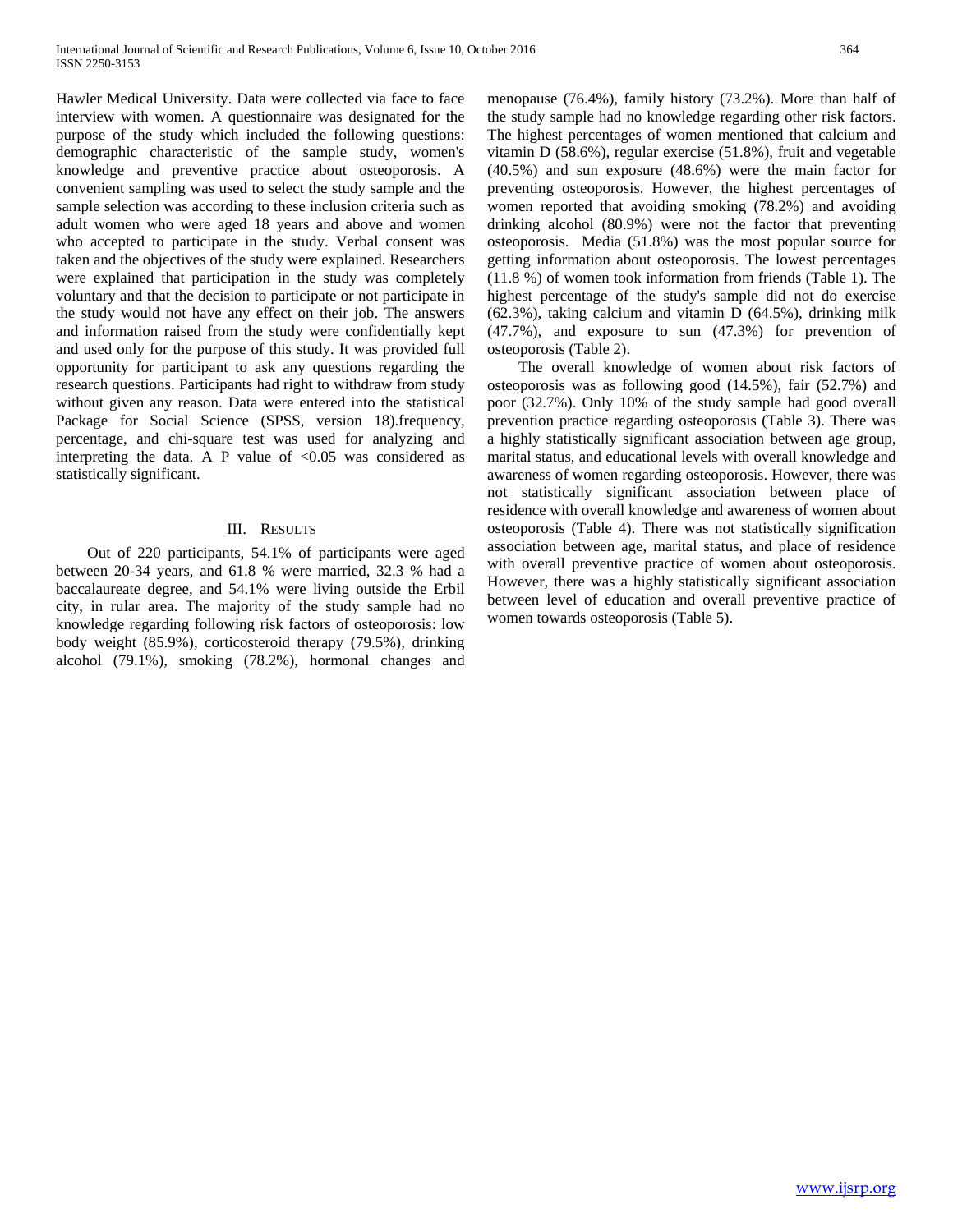| Women's knowledge regarding risk factors                                                                                                                                                                                          | Yes                                                                    |                                                                                              |                                                                                  | .<br>No                                                                                      |  |  |
|-----------------------------------------------------------------------------------------------------------------------------------------------------------------------------------------------------------------------------------|------------------------------------------------------------------------|----------------------------------------------------------------------------------------------|----------------------------------------------------------------------------------|----------------------------------------------------------------------------------------------|--|--|
|                                                                                                                                                                                                                                   | F                                                                      | $\sqrt{6}$                                                                                   | F                                                                                | $\sqrt{6}$                                                                                   |  |  |
| Aging<br>being female<br>low body weight<br>hormonal change<br>Menopause<br>Smoking<br>drinking alcohol<br>Corticosteroid therapy<br>lack of exercise<br>lack of sun exposure<br>calcium and vitamin deficiency<br>family history | 88<br>74<br>31<br>52<br>52<br>48<br>46<br>45<br>90<br>104<br>105<br>59 | 40.0<br>33.6<br>14.1<br>23.6<br>23.6<br>21.8<br>20.9<br>20.5<br>40.9<br>47.3<br>47.7<br>26.8 | 132<br>146<br>189<br>168<br>168<br>172<br>174<br>175<br>129<br>116<br>115<br>161 | 60.0<br>66.4<br>85.9<br>76.4<br>76.4<br>78.2<br>79.1<br>79.5<br>58.6<br>52.7<br>52.3<br>73.2 |  |  |
| Women's knowledge regarding prevention practice                                                                                                                                                                                   |                                                                        |                                                                                              |                                                                                  |                                                                                              |  |  |
| Taking calcium and vitamin D<br>Regular exercise<br>Eating fruit and vegetable<br>Avoid smoking<br>Avoid drinking alcohol<br>Sun exposure                                                                                         | 129<br>114<br>89<br>48<br>42<br>107                                    | 58.6<br>51.8<br>40.5<br>21.8<br>19.1<br>48.6                                                 | 91<br>106<br>131<br>172<br>178<br>113                                            | 41.4<br>48.2<br>59.5<br>78.2<br>80.9<br>51.4                                                 |  |  |
| <b>Information sources</b>                                                                                                                                                                                                        | Yes                                                                    |                                                                                              | No.                                                                              |                                                                                              |  |  |
|                                                                                                                                                                                                                                   | $\overline{\mathrm{F}}$                                                | $\frac{9}{6}$                                                                                | $\boldsymbol{\mathsf F}$                                                         | $\%$                                                                                         |  |  |
| Friends and relatives<br><b>Health</b> staff<br>Media<br>Others (internet and education)                                                                                                                                          | 26<br>66<br>114<br>61                                                  | 11.8<br>30.0<br>51.8<br>27.7                                                                 | 194<br>154<br>106<br>159                                                         | 88.2<br>70.0<br>48.2<br>72.3                                                                 |  |  |

## **Table 1 Women's knowledge about risk factors and prevention for osteoporosis and information resources**

**Table- 2- Women's practice regarding preventing osteoporosis**

| <b>Items</b>                 | Done |               |     | Not-done       |  |  |  |
|------------------------------|------|---------------|-----|----------------|--|--|--|
|                              |      | $\frac{6}{9}$ |     | $\frac{10}{6}$ |  |  |  |
| Doing exercise               | 83   | 37.7          | 137 | 62.3           |  |  |  |
| Drinking milk                | 115  | 52.3          | 105 | 47.7           |  |  |  |
| Sun exposure                 | 116  | 52.7          | 104 | 47.3           |  |  |  |
| Taking Calcium and Vitamin D | 78   | 35.5          | 142 | 64.5           |  |  |  |
| No Smoking                   | 216  | 98.2          |     | 1.8            |  |  |  |
| No drinking alcohol          |      | 0.5           | 219 | 99.5           |  |  |  |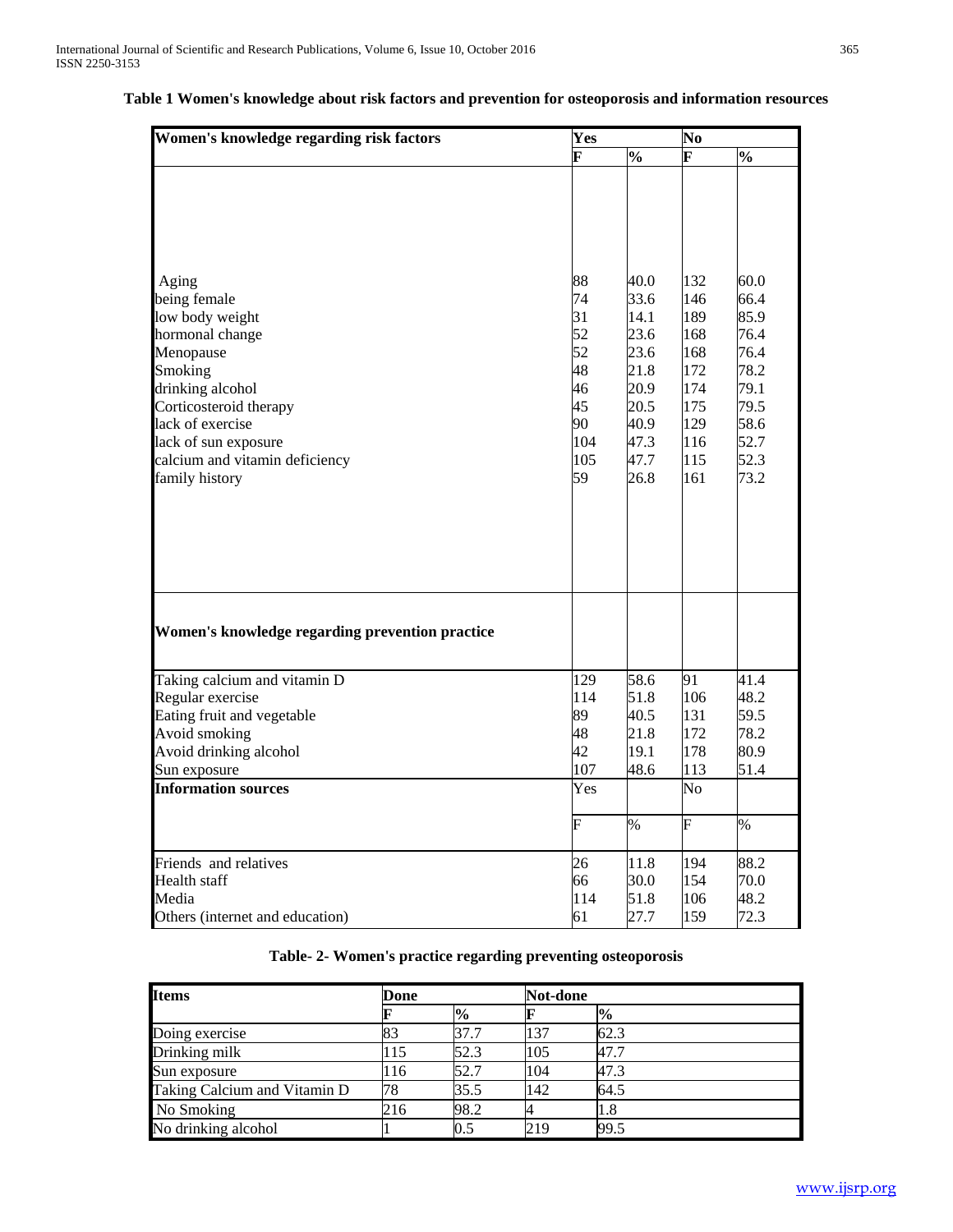| Overall Knowledge and preventive practice |     | $\%$ |
|-------------------------------------------|-----|------|
|                                           |     |      |
| Good                                      | 32  | 14.5 |
| Fair                                      | 116 | 52.7 |
| Poor                                      | 72  | 32.7 |
| Good                                      | 22  | 10   |
| Fair                                      | 104 | 47.3 |
| Poor                                      | 94  | 42.7 |
| <b>Total</b>                              | 220 | 100  |

| Table 3 Women's overall knowledge and preventive practice for osteoporosis |  |
|----------------------------------------------------------------------------|--|
|----------------------------------------------------------------------------|--|

**Table 4 Association between Sociodemographic data and Overall Women's Knowledge regarding Osteoporosis:**

| <b>Overall Knowledge</b> |                       |      |               |      |      |      |               | <b>P-value</b> |
|--------------------------|-----------------------|------|---------------|------|------|------|---------------|----------------|
| Sociodemographie-data    |                       | Good |               | Fair |      | Poor |               |                |
|                          |                       |      | $\frac{6}{9}$ | F    | $\%$ | F    | $\frac{1}{2}$ |                |
|                          | 20-34                 | 19   | 8.6           | 69   | 31.4 | 31   | 14.1          |                |
| Age                      | 35-49                 | 10   | 4.5           | 33   | 15.0 | 23   | 10.5          | $0.003*$       |
| group/years              | 50-64                 |      | 1.4           | 13   | 5.9  | 8    | 3.6           | HS             |
|                          | 65-89                 |      | 0.0           |      | 0.5  | 10   | 4.5           |                |
|                          | Single                | 15   | 6.8           | 44   | 20.0 | 12   | 5.5           |                |
| Marital status           | Married               | 17   | 7.7           | 66   | 30.0 | 53   | 24.1          | $0.005*$<br>НS |
|                          | Widowed/divorced      | 0    | 0.0           | 6    | 2.7  |      | 3.2           |                |
|                          | Illiterate            | 4    | 1.8           | 19   | 8.6  | 32   | 14.5          |                |
|                          | Read and write        |      | 0.9           | 12   | 5.5  | 4    | 1.8           |                |
| Educational              | Less than high school | っ    | 0.9           | 19   | 8.6  | 18   | 8.2           | $< 0.001*$     |
| level                    | High school           |      | 0.9           | 10   | 4.5  | 8    | 3.6           | VHS            |
|                          | Diploma               |      | 1.4           | 13   | 5.9  |      | $0.5\,$       |                |
|                          | Baccalaureate degree  | 19   | 8.6           | 43   | 19.5 | q    | 4.1           |                |
| place                    | oflInside city        | 14   | 6.4           | 54   | 24.5 | 33   | 15.0          | $0.961*$       |
| residence                | Outside city          | 18   | 8.2           | 62   | 28.2 | 39   | 17.7          | NS             |

 **\*fishers exact test** 

# **Table 5- Association between Sociodemographic characteristics and overall women's preventive practice regarding osteoporosis**

| Overall Practice          |                       |      |               |      |      |      |               | <b>P-value</b> |
|---------------------------|-----------------------|------|---------------|------|------|------|---------------|----------------|
| Sociodemographic data     |                       | Good |               | Fair |      | Poor |               |                |
|                           |                       |      | $\frac{0}{0}$ | F    | $\%$ |      | $\frac{0}{0}$ |                |
|                           | 20-34                 | 13   | 5.9           | 56   | 25.5 | 50   | 22.7          |                |
| Age                       | 35-49                 |      | 3.2           | 34   | 15.5 | 25   | 11.4          | $0.248*$       |
| group/years               | 50-64                 |      | 0.9           | 12   | 5.5  | 10   | 4.5           | NS             |
|                           | 65-89                 |      | 0.0           | 2    | 0.9  |      | 4.1           |                |
| Marital status<br>Married | Single                | 10   | 4.5           | 35   | 15.9 | 26   | 11.8          |                |
|                           |                       | 12   | 5.5           | 63   | 28.6 | 61   | 27.7          | $0.419*$<br>NS |
|                           | Widowed/divorced      |      | 0.0           | 6    | 2.7  |      | 3.2           |                |
|                           | Illiterate            |      | 1.4           | 24   | 10.9 | 28   | 12.7          |                |
|                           | Read and write        |      | 1.8           | 8    | 3.6  | 6    | 2.7           |                |
| Educational<br>level      | Less than high school |      | 0.5           | 14   | 6.4  | 24   | 10.9          | $0.002*$       |
|                           | High school           |      | 0.0           | 11   | 5.0  |      | 4.1           | HS             |
|                           | Diploma               |      | 2.3           | 11   | 5.0  |      | 0.5           |                |
|                           | Baccalaureate degree  |      | 4.1           | 36   | 16.4 | 26   | 11.8          |                |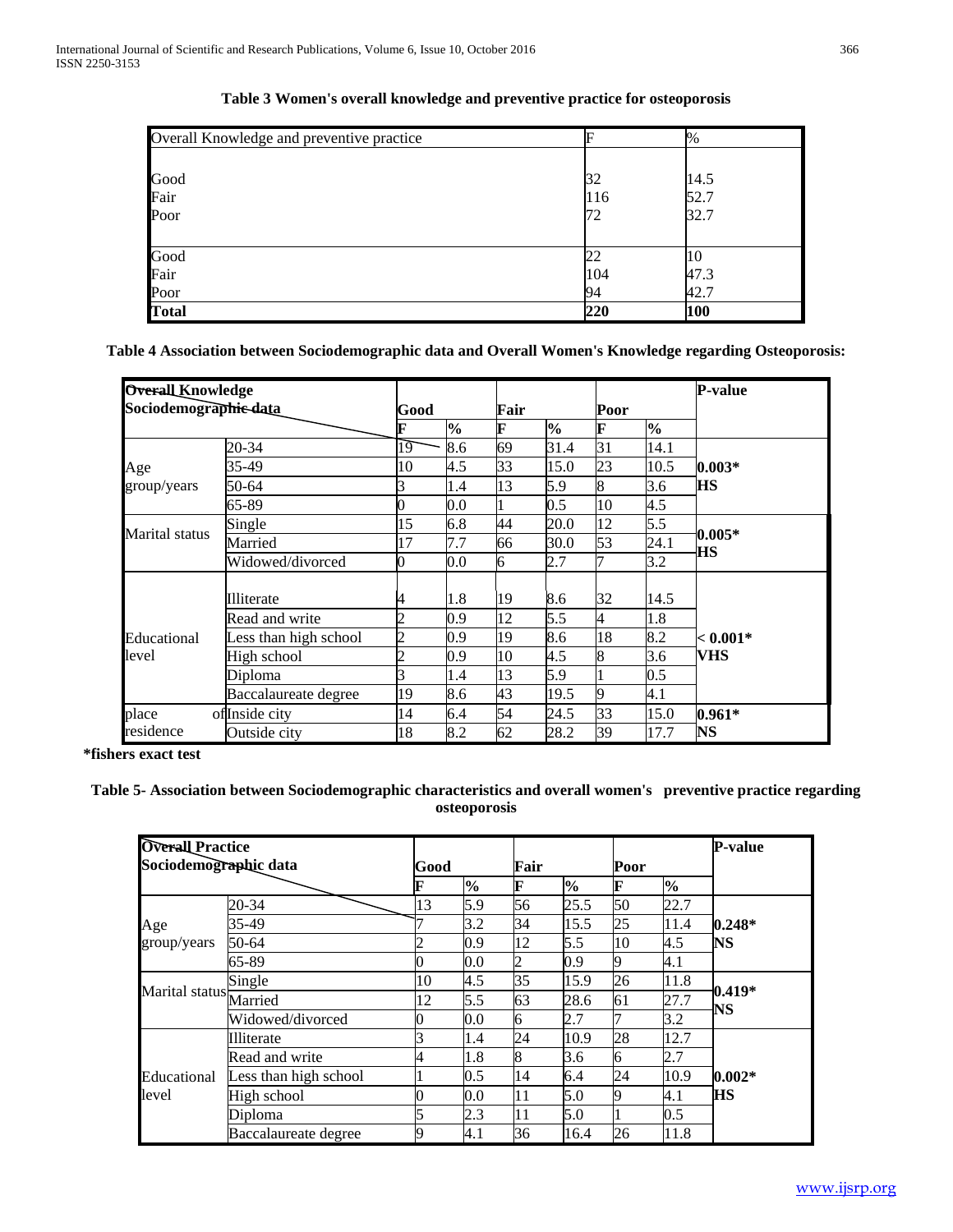International Journal of Scientific and Research Publications, Volume 6, Issue 10, October 2016 367 ISSN 2250-3153

| D<br>'lace        | ofilmside<br><b>C1U</b>     | .  | -<br>-<br>ິ          |              | $\sim$<br>$\sim$<br>-<br>. | $\sim$<br>IJΟ | $\sim$<br>.<br>. .                     | $\sim$ $\sim$ $\sim$<br>0.33 |
|-------------------|-----------------------------|----|----------------------|--------------|----------------------------|---------------|----------------------------------------|------------------------------|
| sidence:<br>resid | r<br><b>C1LV</b><br>Jutside | ΠU | -<br><sup>4. .</sup> | $\sim$<br>ື້ | ∽<br>74.1                  | . .<br>DО     | $\overline{\phantom{0}}$<br>-<br>ن د ک | NS                           |

.

\*fishers exact test

## IV. DISCUSSION

 Because there is no cure for osteoporosis, primary prevention of the disease through increased awareness of risk factors and preventative behaviors is potentially important. Therefore, the study was aimed to determine women's awareness and practice regarding osteoporosis. However, our findings suggest that Kurdish women are not well versed in behaviors that would promote and maintain optimal bone mass, and consequently are not practicing lifestyle and dietary habits sufficient to decrease the risk of osteoporosis. The present study indicated that the majority of the participants had no enough and correct knowledge about low body weight, corticosteroid therapy, drinking alcohol, smoking, menopause, as risk factors of osteoporosis. The results of the present study are similar with the results of the study that carried out in Singapore and Greek, women had no knowledge regarding risk factors of osteoporosis.11-12 However, these results are in disagreement with the study that done in Turkey as showed that the majority of Turkish women agreed that menopause is a risk factor for osteoporosis.13 Previous studies in Pakistan have also shown the opposite results, which indicated women had good knowledge about the risk factors of osteoporosis.<sup>14</sup> The results of this study showed that the majority of women reported that calcium; vitamin D, regular exercise, fruit and vegetable, and sun exposure were the factors for osteoporosis prevention. These results consist with the results of previous study that carried out in Turkey; it showed the majority of Turkish women aware regarding the methods for preventing osteoporosis.<sup>13</sup>

 The results of current study reported that the majority of sample did not perform physical exercise, exposure to sun, take vitamin D and calcium, drinking milk as preventive practice for osteoporosis. A similar result was found in a study from Sri Lanka it showed that practices towards preventing Osteoporosis were inadequate<sup>15</sup>. However, these results are in disagreement with previous study done in Egypt which indicated that majority of the studied sample mentioned exposure to sunlight and doing regular exercise as methods of the preventive measures from osteoporosis but taking calcium and vitamin D was not mentioned as a preventive measure from osteoporosis.<sup>16</sup>

 The present study showed that the majority of women got information from media. These results are similar with the finding of the study in Singapore and Egypt reported that the main sources of information about osteoporosis were the mass media and friends.<sup>11-17</sup> However, opposite result was found from a study done in Pakistan.<sup>14</sup>

 The results of the current study represented that there was a highly significant association between age group, marital status, and educational level with overall knowledge of women regarding osteoporosis. A similar finding was found in a study from El Salvador, a higher level of education was associated with more knowledge of osteoporosis.<sup>18-19</sup>

 The results of this study showed that there was not a statistically signification association between age, marital status, religion, and place of residence with overall preventive practice of women about osteoporosis. However, there was a highly statistically significant association between level of education and overall preventive practice of women towards osteoporosis. So, education has a great effect on knowledge and doing practice regarding prevention for diseases such as osteoporosis.

## V. CONCLUSION

 The Kurdish women have not enough and correct knowledge regarding osteoporosis and its prevention as well as have poor practice for its prevention. Improving the quality of health information provided through the mass media as well as motivating health care providers to play a role in providing information regarding osteoporosis is recommended**.** Further studies are needed to find out the barriers of preventive osteoporosis practice among Kurdish women.

#### **REFERENCES**

- [1] World Health Organization. Men, Ageing and Health; 1999. (Accessed January 5, 2016) availablefrom http://apps.who.int/iris/bitstream/10665/66941/1/WHO\_NMH\_NPH\_01.2.p df
- [2] Wilson, A. Diagnosis and treatment of osteoporosis. British journal of community nursing 2001; 6 (10):535-40.
- [3] Roush, K. Prevention and treatment of osteoporosis in postmenopausal women: a review. The American journal of nursing 2011; 111 (8): 26-35.
- [4] Stear, SJ, Prentice A, Jones SC, Cole TJ. Effect of a calcium and exercise intervention on the bone mineral status of 16-18-y-old adolescent girls. The American journal of clinical nutrition 2003; 77 (4): 985-92.
- [5] Rahmant, P., and Morin, S. Prevention of osteoporosis-related fractures among postmenopausal women and older men. CMAJ 2009; 181 (11): 815- 20.
- [6] Prentice, A. Diet, nutrition and the prevention of osteoporosis. Public health nutrition 2004; 7 (1A): 227-43.
- [7] Ontario osteoprosis strategy. Report of the osteoporosis action plan committee to the Ministry of Health and long-term care; 2003. (Accessed: January 2016), Available from www.health.gov.on.ca/english/public/pub/.../osteo\_0205).
- [8] Princer L. Diet and the prevention of osteoporotic fractures. Nursing England Medical Journal 2007; 337, 701-02.
- [9] Tuck, S.P., and Francis, R.M. Osteoporosis. Postgraduate medical journal 2002; 78 (923): 526-32.
- [10] International osteoporosis foundation. The Middle East and Africa Regional Audit, Epidemiology, costs & burden of osteoporosis in 2011, 2011. (Accessed: January 6, 2016). Available from http://www.iofbonehealth.org/middle-east-africa-audit).
- [11] Saw SM, Hong CY, Lee J, Wong, M., chang, M., Cheng A., et al. Awareness and health beliefs of women towards osteoporosis. Osteoporosis Int J 2003; 14: 595-601.
- [12] Alexandra KI, Syriou V, Ziakas PD, Apostolopoulos NV, Alexandrakis AI, Piperi, Ch., et al.The knowledge of osteoporosis risk factors in a Greek female population. Maturitas 2008; 59: 38-45.
- [13] Ungan M, tumer, M. Turkish women knowledge of osteoporosis. Oxford University Press 2001; 18 (2): 199-203.
- [14] Ul-Haq,N., Maria T., Qaiser I., Aqeel N. Exploration of Osteoporosis Knowledge and Perception among Young Women in Quetta, Pakistan. Osteoporosis & Physical Activity 2015; 3 (3).